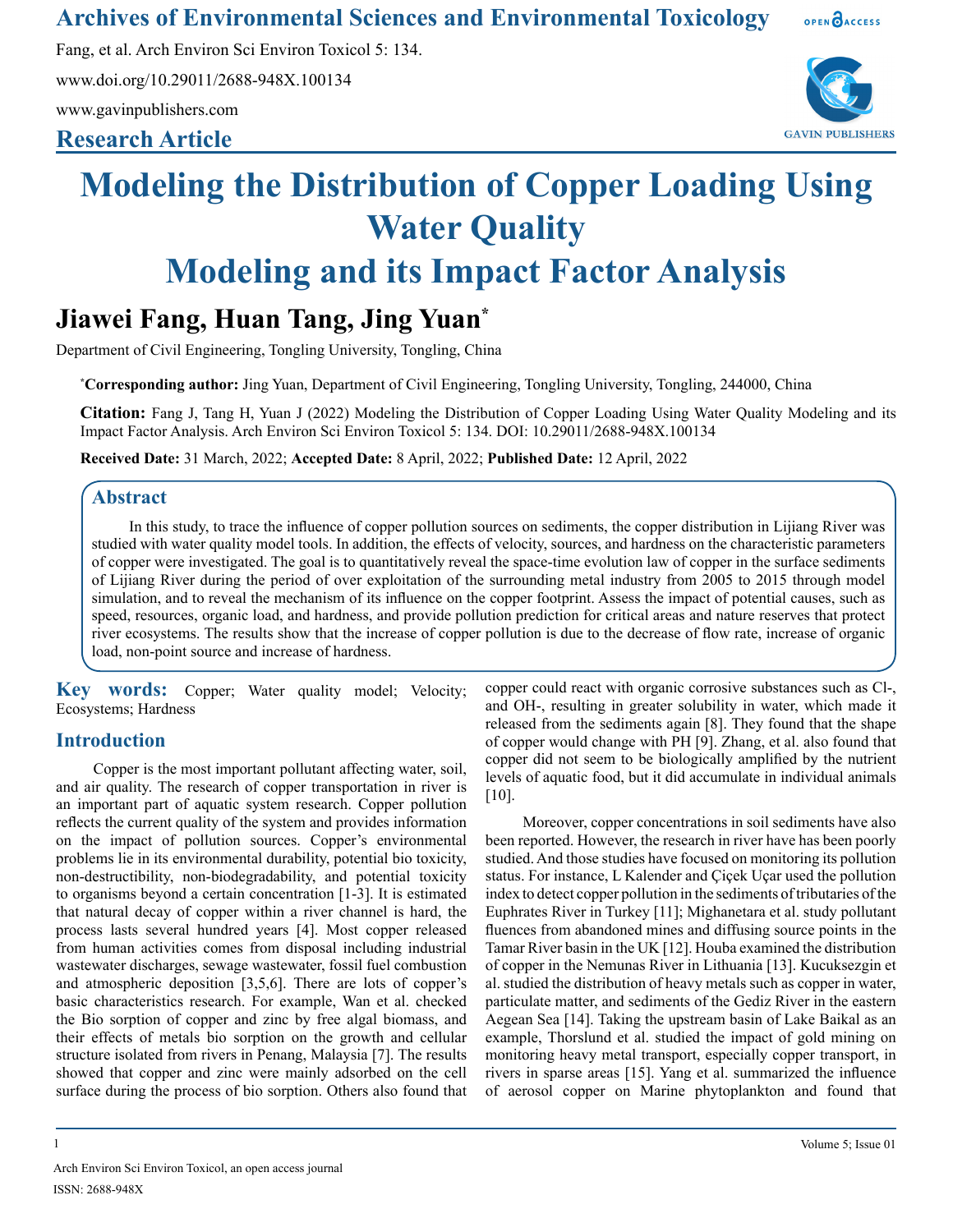dissolved copper was widely distributed in the ocean, especially in the surface waters of the Mediterranean Sea, East China Sea and northeast Pacific Ocean [16]. David and Plumlee compared the concentration trends of dissolved copper in two rivers received from an inactive copper mine in Malique island, Philippines [9]. Wogu and Okaka did just a few pollution studies of Nigerian rivers: heavy metal concentrations in surface water in the Warri River Delta and found reduction sequences from surface water samples in the Warri River: Fe>Mn>Zn>Cu>Ni>V>Cr>Cd>Pb [17]. Stoyanova study the copper concentration in the soils of the Danube floodplain between the Timok and Vit rivers in northwestern Bulgaria [18]; Xie et al. assess heavy metal contamination and did ecological risk in Poyang Lake area of China [19]. De Souza Machado et al. study the Metal fate and effects in estuaries by a detailed review of conceptual model for better understanding of toxicity [20]. Ciszewski and Grygar found that approximately 90% or more of copper load can be associated with sediment particles, the pathways of metals to the floodplain are essentially the same as those of suspended sediments [21].

At the same time, some scholars have also studied some factors affecting the migration and adsorption of copper in rivers [7,22,23]. Examples include pH., Ionic strength, river soil and pore structure, cation, and anion indices. Influence is the deep cause of copper in suspension to phase transformation (dissolved), become a biological during and after transported to the downstream areas affected by these factors [24]. Dissolved heavy metals, including copper, are believed to play a small role in the transfer process of metals to rivers [15]. For example, a decrease in pH in a downstream drainage system result in a much higher dissolution concentration farther downstream from the mining site than at the site [25]. Poot examines the effects of flow state and flooding on the availability of heavy metals in sediments and soil in dynamic river systems by analysing monitoring data [26]. Yuan et al. also studied the effect of velocity on partial discharge characteristics of moving metal particles [27]. Ciszewski and Grygar studies pollution factors controlling the source distribution of heavy metals in the bottom sediments of o River in southern Poland [21].

In addition, Lijiang River is the main source of urban water in Guilin, as well as the main source of industrial and agricultural water [10,28,29]. There are two main sources of copper pollution,

the Wushan copper mine in the upper reaches of the Lijiang River and the hardware and cable factories in Guilin, both mediumsized enterprises. Copper content in the Lijiang River and its main tributary, Taohua River, exceeds the second-level national standard, especially due to metal pollution caused by large amounts of non-ferrous metal mining and agricultural activities. Therefore, the study of copper pollution in Lijiang River is worth to be carried out. At present, the research on copper in Lijiang River mainly focuses on Pollution investigation. For example, When Zhang et al. analysed the copper concentration, it could be inferred that the copper concentration was higher than the background value, as well as the potential ecological risk of copper to rivers [10]. Xue et al. evaluated the copper pollution and its serious impact on the surrounding ecosystem [30]. However, influencing mobility or adsorption of copper transport in Lijiang River using models has been poorly studied. In particular, the effects of flow rate, organic matter, and hardness on copper migration in rivers will also be discussed using models.

In conclusion, to reveal the influence mechanism of the copper transport footprint of Lijiang River, model generator was used to study the copper pollution of Lijiang River from 2005 to 2015, and the relationship between it and influencing factors such as velocity, point source or non-point source, hardness, etc. affecting the river deposition process was analysed.

#### **Methodology**

#### **Study Area and Data**

Lijiang River is ranked as one of the 15 best tourist rivers in the world by Cable News Network. It is the water source of Guilin, a world-famous river in southern China (Figure 1). It covers an area of about 500 kilometres and has a drainage area of 5,585 square kilometres, including manual removal of printer ink cartridges and unprotected removal, and open burning of power lines to recover copper. There are two main sources of copper, one is the Upstream of the Lijiang River Wushan copper mine, the other is the Guilin hardware factory and cable factory, are mediumsized enterprises. These toxic metals, especially those from copper plants, have caused many sudden river pollution accidents and seriously affected the surrounding ecosystem [30,31].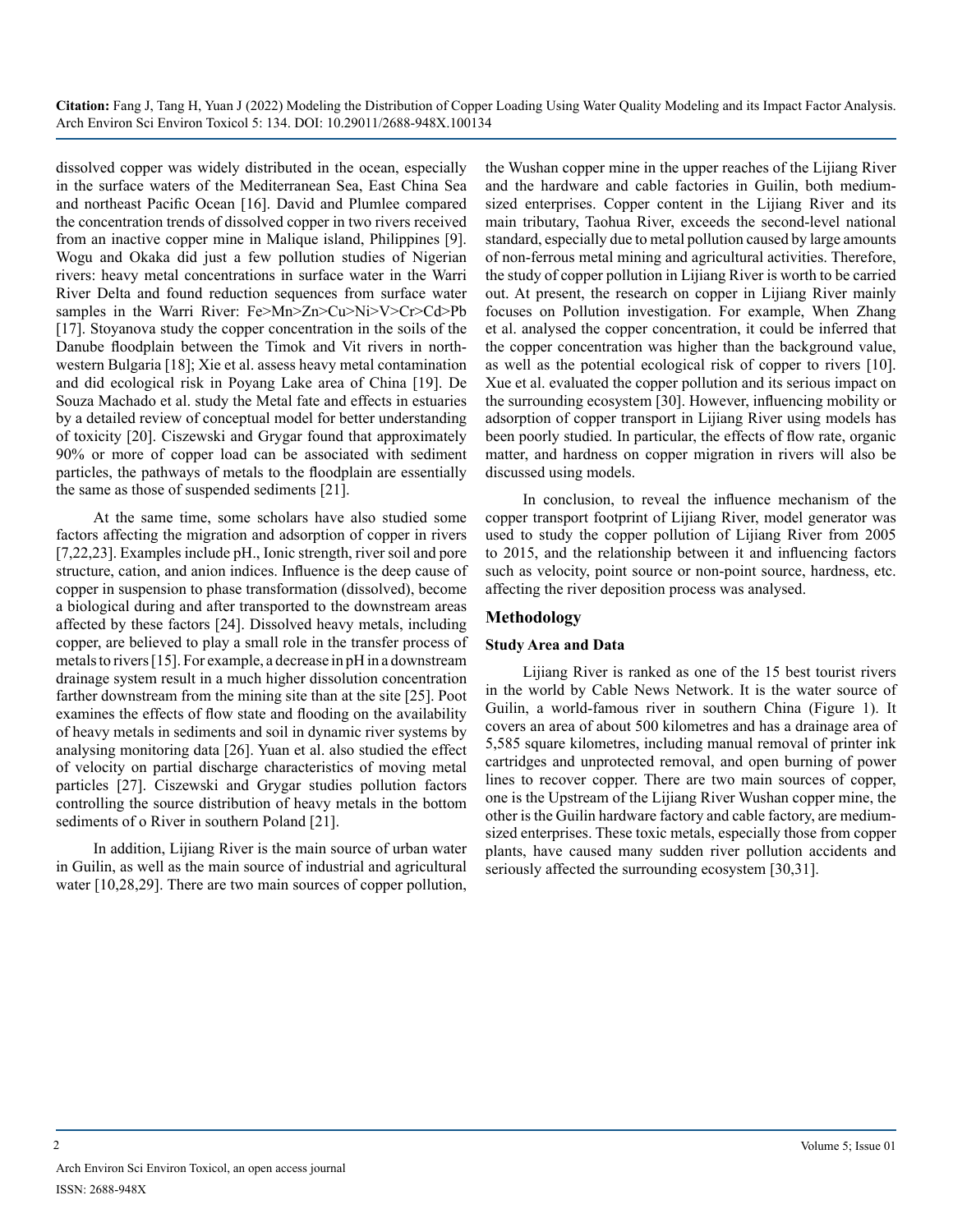

**Figure 1:** Satellite Map of the study area.

The detailed pollutions range of copper are listed in the following Table 1 and Figure 2, compared to the other typical rivers of the world.



**Figure 2:** Average value comparison of copper in different water body.

In addition, water samples taken by Eastweek Magazine at the same location in the Lijiang River showed copper levels ranging from 21 to 56 mg/kg. To sum up, the Lijiang River is threatened by Guilin's rapid urbanization and industrialization, which has led to serious pollution, such as copper. The river has also given rise to competition for interests, including aquatic and wildlife, irrigation, water for livestock, drinking water supplies and recreation. It is also the final receiving body of water for wastewater generated in the region, which will increase future copper pollution. Therefore, it is of great significance to control the pollution of heavy metal copper in Lijiang River.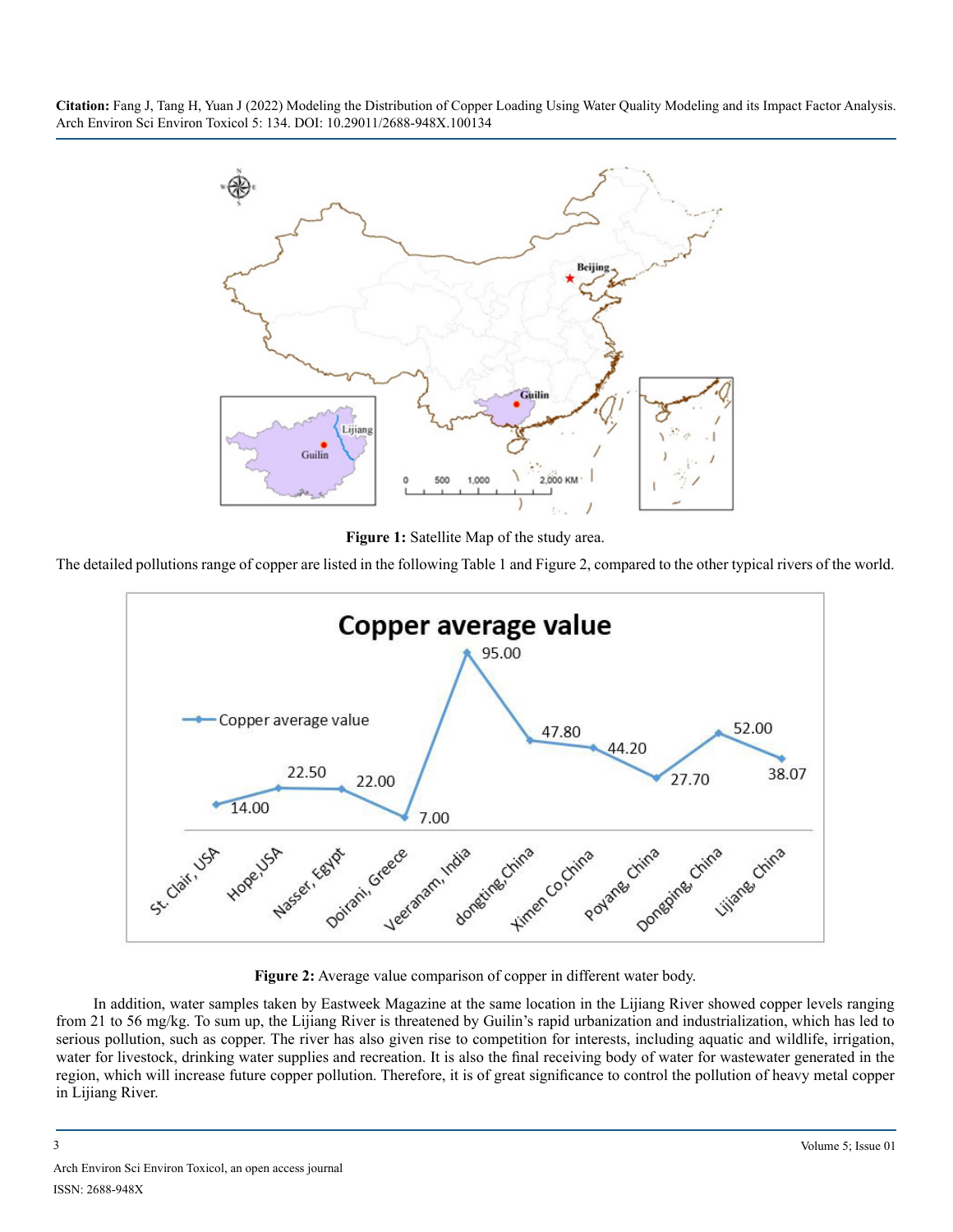| <b>Variables</b>        | Temperature( ${}^{\circ}C$ ) | Water depth $(m)$ | Flow velocity $(m/s)$ | Copper(mg/kg) |
|-------------------------|------------------------------|-------------------|-----------------------|---------------|
| Minimum                 | 1599                         | 0.056             |                       | 21.01         |
| Maximum                 | 34.11                        | 6.86              | .869                  | 56.4          |
| Mean                    | 23.44                        | .09               | 0.287                 | 38.07         |
| Standard Deviation (SD) | 5.84                         | 0.96              | 0.339                 |               |

**Table 1:** The range of water quality (copper) in the Lijiang River (Average from 2005-2015).

#### **Model and Equations**



**Figure 3:** Cu's Concept model of Lijiang River in Model maker.

The point source model was established through model Maker (Figure 3). The point source model was established to simulate the copper transport situation of Lijiang River truly and accurately during the 10 years from 2005 to 2015. The total amount of metal copper is high due to contamination of copper plants with preservatives between 2005 and 2015. Heavy metals and suspended sediments indicate that these metals are granular and have no bioavailability, so point sources are the main consideration in this study.

Equations 1-2 is the model equation of copper transport in Lijiang River.

$$
dC_{\text{T}} / dx = (-V_{\text{T}} / H) (C_{\text{T}} / U) \quad (1)
$$

Where,  $C_T$  is the copper concentration at the outfall. U is the average water column velocity, Q is the volume of the river, H is the height change of the volume, and U is the sources' volume velocity.  $V<sub>T</sub>$  is the decay rate of copper; here we use 0.2m/d. Among them,  $H = 0.67Q^{0.26}$ , and  $U = 0.058Q^{0.53}$ . After we solved Equation 1, it could be noted that Equation 2 will express copper's transport downstream of point source.

$$
C_T = (W_T/Q) \exp[-(V_T/H)(x/U)]
$$
 (2)

#### **Model Result**

The non-point deficiency concentration of copper in Lijiang River is shown in Figure  $4(a)$ . The results show that the concentration of copper in Lijiang River decreases with the increase of distance. For the river reach dominated by point source of pollution, it is better to set up monitoring stations downstream of the location of pollution source. It can also be seen from Figure 4(a) that the concentration of copper decreases rapidly and continuously. At 25 Km downstream, the concentration was reduced to 2ug/ L, which reached China's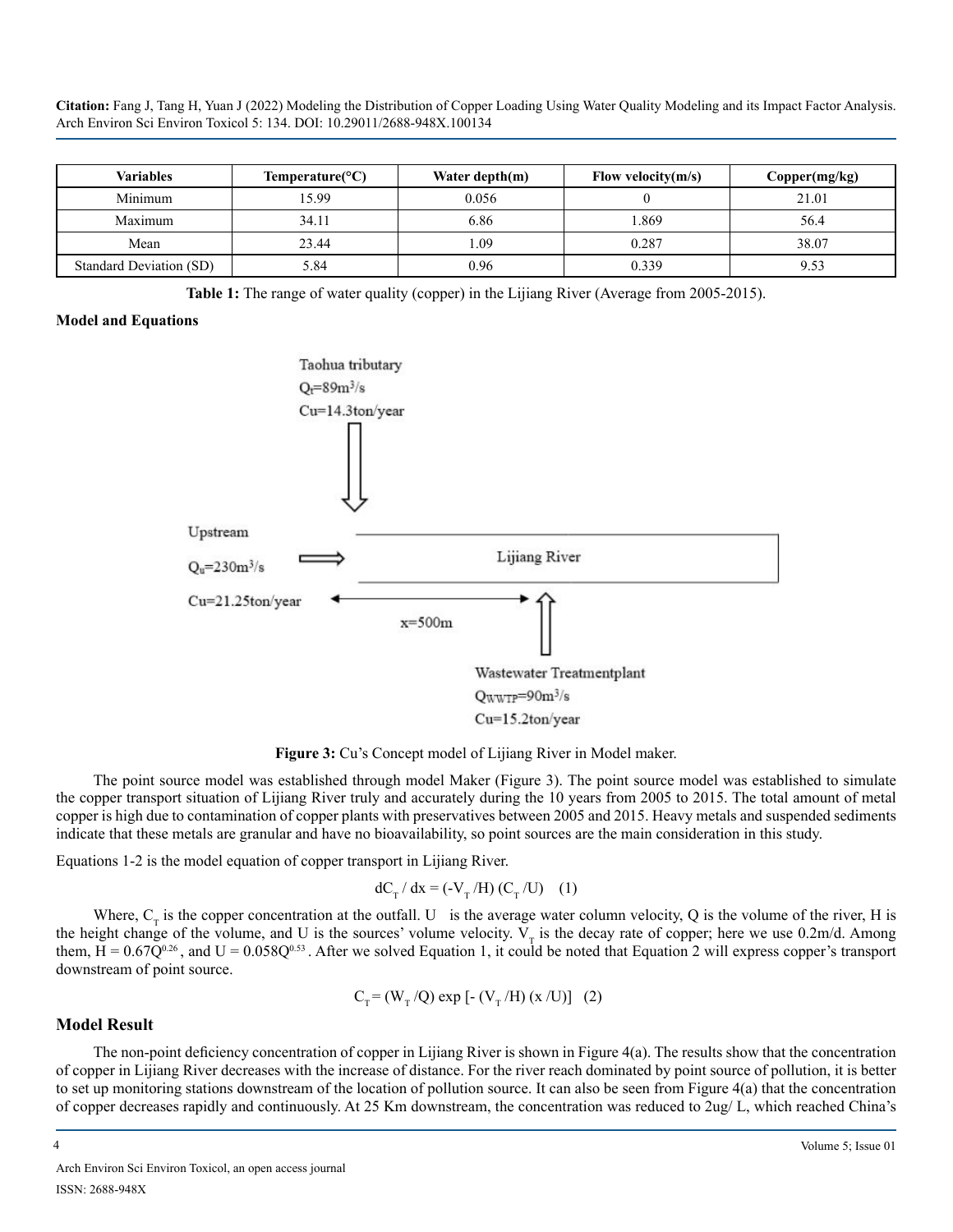second-level national standard. At 200 Km, the concentration of copper is reduced to 1ug/ L, a level 1 by the Chinese national standard. If point sources are included, the copper deficit is shown in Figure 4(b). The point source will make the concentration of copper increase sharply.



**Figure 4:** Copper deficit of Lijiang River.

#### **Effect Analysis**

Normally, copper, and other heavy metals are discharged in both dissolved and solid phases. The proportion of discharge varies greatly due to lots of impact factors such as the nature of copper, the source of pollution, and the physical or chemical properties of the river (such as river velocity and hardness).

#### **The effect of velocity to copper's concentration**

First, the velocity of the Lijiang River affects the river deposition process. However, the main mechanism of river formation is deposition. In the sites with slower flow rate, deposition is higher and organic matter and clay content is higher, which in turn promotes the formation of hypoxia and the combination of copper and other metals. The variation of copper concentration in Lijiang River at different velocity is shown in Figure 5. When the velocity was 4 m/s, the copper concentration dropped sharply, while when the velocity was 0.2 m/s, the copper concentration in the downstream of Lijiang River changed little.



**Figure 5:** Comparing concentration of copper with different total velocity.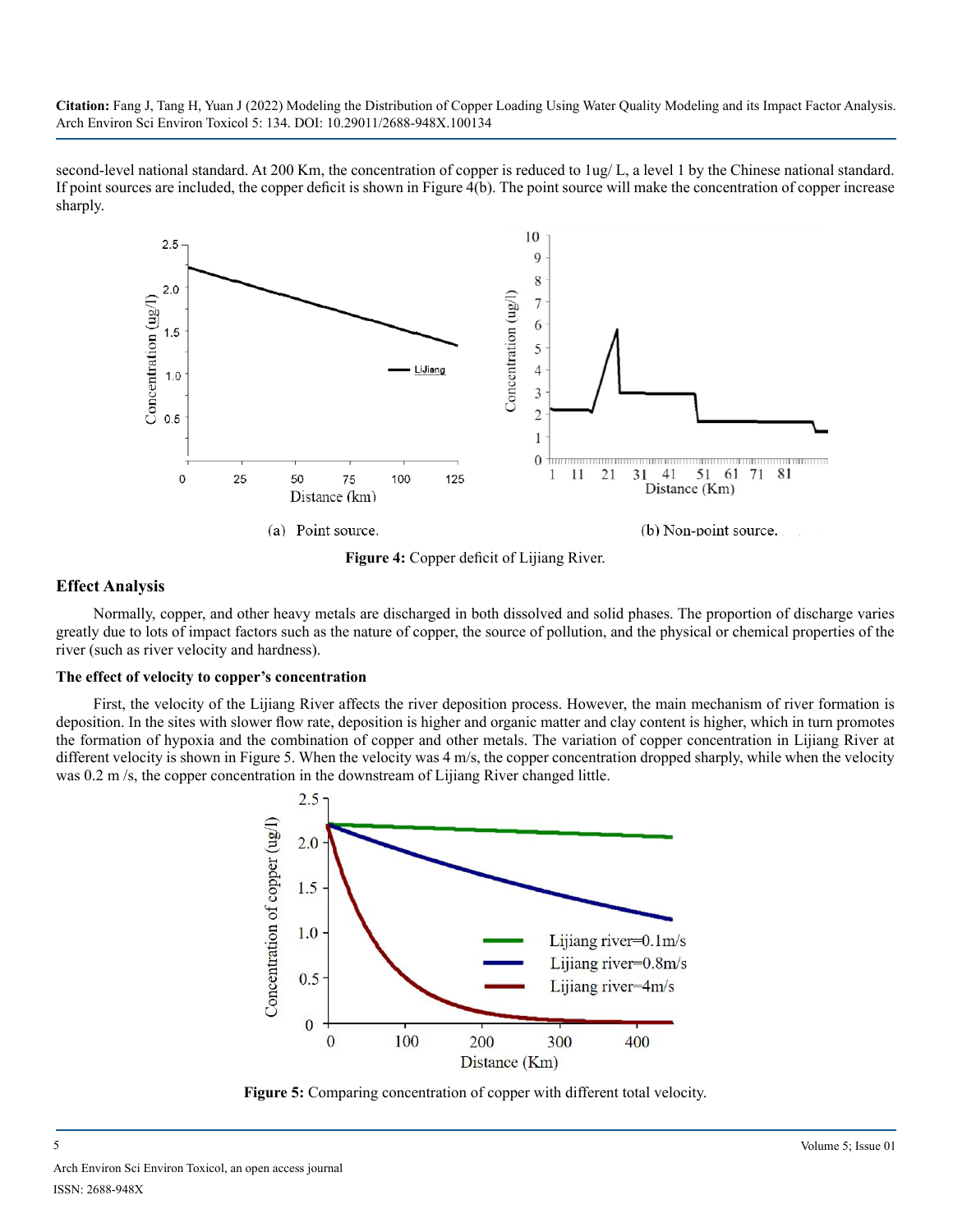It can be seen from Figure 5 that the influence of velocity is related to seasonal flow change. The dissolved flux of copper in the period of small flow was higher than that in the period of large flow, indicating that attenuation occurred in the Lijiang River, such as adsorption particles or precipitation. The results are consistent with Zhou et al.' finding that aggregates formed by this deposition process have higher metal concentrations and higher settling velocity rates than discrete individual suspended particles [32].

#### **The effect of non-point source**

It can be seen from Figure 4(b) and Figure 6 that the influence of non-point sources on the concentration distribution is greater than that of the point sources themselves. The larger the nonpoint source, the greater the impact it will have relative to being a point source itself. The Lijiang River is widely distributed in the densely populated and industrially developed areas of the world, which is characterized by engineering structure that changes the river process. Therefore, the focus of this study is on artificially modified rivers, which are usually subject to a large amount of non-point source pollution.



**Figure 6:** Distribution of copper with non-point source.

#### **The effect of organic load**

As shown in Figure 2, on ten years averagely, estimated up-stream copper load is 21.25 ton/per year, among them, from the Wastewater Treatment Plant (WWTP) copper load is 15.2 ton/

per year (headwater inflow). The contribution to this load from headwater inflow estimated to be 99% or higher. This potential undefined local contribution appears to be important only for the winter and fall when the contribution from headwater inflow is relatively low. The more organic matter is accumulated, the more load is generated during summer and spring when headwater inflow is higher. Furthermore, reducing the inflow of organic pollutants by building public Wastewater Treatment Plant (WWTP) in each area of the Lijiang River will decrease the copper pollution.

#### **Hardness**

The standard for copper is usually based on the hardness level of water. According to Singleton [33], when the hardness is greater than 50mg  $/L$  CaCO<sub>3</sub>, the maximum allowable copper concentration is calculated as: copper  $(\mu g/L) = [0.094$  (hardness) +2]; The maximum mean criterion is: copper  $(\mu g/L) = [0.04$ (average hardness)]. Therefore, using the relationship equations in Table 2, according to the sampling data from 2005 to 2015, the water hardness was determined to be 63.5mg/L, the maximum copper criterion for the measured water hardness of Lijiang River was 7.97  $\mu$ g /L, and the maximum average was 2.54  $\mu$ g/L. Both the maximum and average copper concentrations exceeded these criteria.

| USEPA (1994) [34]/<br>Quebec (1990)/ Manitoba | chronic | $e^{0.9422*ln(H)*1.464} \mu g/L$     |
|-----------------------------------------------|---------|--------------------------------------|
| (Williamson 1998) [35]                        | acute   | $e^{0.8545 * ln(H) * 1.465} \mu g/L$ |

**Table 2:** Relationship between chronic and acute toxicity values and its hardness.

As can be seen from Figure 7, the main chronic and acute toxicity values were obtained in water with  $CaCO<sub>3</sub>$  hardness between 50-300 mg/L. And it can be pointed out that the chronic guidelines are much lower than the acute guidelines, which means that the long-term guidelines should be more stringent than the acute guidelines at the same water hardness. And USEPA have less stringent guidelines for both acute and chronic copper toxicity test for the freshwater aquatic life. The higher the hardness, the higher the guidance value of copper for acute and chronic toxicity to aquatic organisms.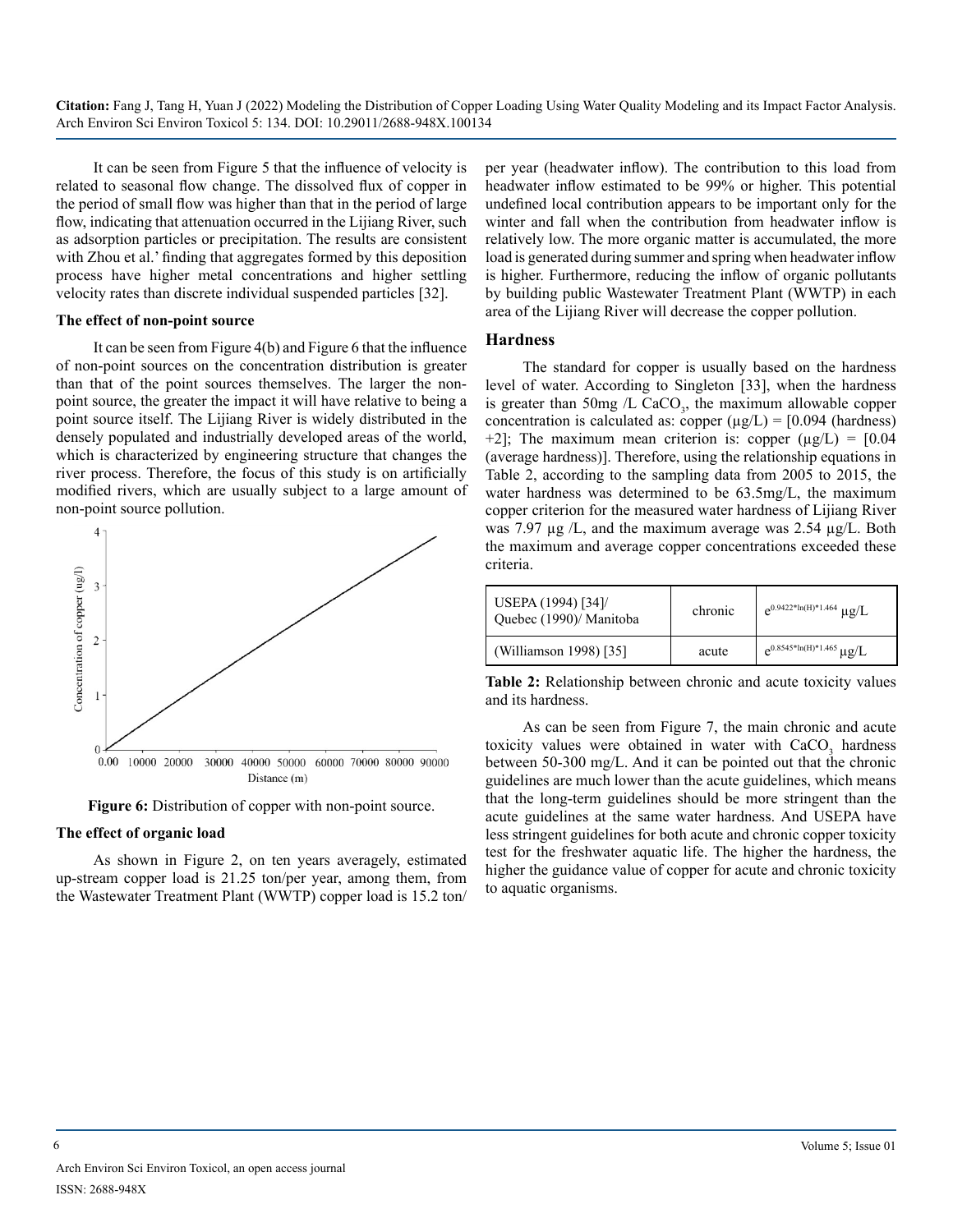

**Figure 7:** Comparison of freshwater aquatic life guidelines for copper (in ug/L) in different country.

#### **Discussion**

The existence of surrounding deposits and the expansion of mining activities played a key role in the accumulation of Cu in Lijiang River contribution from 2005 to 2015. The total copper output of Lijiang River is 21-56 mg/kg, while the average copper demand of the World Health Organization (WHO) from 2005 to 2015 is 0.0125 mg/kg [36]. To better reduce copper concentration, reduce copper emissions, reduce the source of copper pollution, and reduce copper pollution will be important. Therefore, clean production should be promoted in industries, especially those with high pollution. Such as hardware factory and cable factory, even the closure of hardware factory in Lijiang area is very necessary. Nevertheless, evaluating the copper mass balance on average seasonal basis does provide additional perspective on the possible extent of local, undefined non-point and point sources. Uncertainty about uncharacterized local loading contributions to total copper load is likely high given the inconsistencies and general lack of spatial detail in the downstream in-stream load pattern. Consider the influence factors, especially the influence of velocity, and divert water from other rivers to the Lijiang River to increase the velocity and flow rate of the Lijiang River. As the Lijiang River is a rain-fed river, its velocity in the dry season is less than  $100 \text{ m}^3/\text{s}$ , and its minimum velocity is only 38m<sup>3</sup>/s. Therefore, if water is diverted to the Lijiang River, the velocity increases from  $0.8 \text{ m}^3/\text{s}$ to  $1.0 \sim 1.2$  m<sup>3</sup>/s, then the concentration of copper decreases faster. For the hardness of copper, cadmium levels in the Lijiang River range from 0.01 to 0.033 mg/L, compared with WHO guidelines of 0.003 mg/L.

#### **Conclusions**

Based on field data, experiments and numerical simulation, the evolution of Lijiang River copper in recent 10 years is discussed. Over the past ten years, the annual copper concentration of Lijiang River has been 38.07 mg/kg. The estimated headwater contribution to this total exceeds 99% in all seasons except winter and fall when the Capital Region WWTP contributed 29% and 21%, respectively. In addition, a water quality model was used to evaluate the effects of velocity, water source, organic load, and hardness on the Lijiang River. The results show that copper pollution increases with the decrease of velocity and the decrease of the WWTP, also increase with the increase of non-point source and the increase of hardness. Therefore, the Lijiang River sediment is the main carrier of copper migration. The study can provide reference for the countermeasures of pollution control and sediment control in Lijiang River. Also, the study will provide pollution forecasts for important areas and nature reserves for the protection of river ecosystems.

#### **Acknowledgments**

This study was partially supported by Anhui Provincial Cultivate Excellent Innovation Plan.

#### **References**

- **1.** [Kosmidis D, Skordas K, Kelepertzis E, Panagiotaki P, Vafidis D \(2015\)](http://users.uoa.gr/~kelepert/pdf/pdf/Assessment of nutrients and heavy metals in the surface sediments of the artificially lake water reservoir Karla, Thessaly, Greece.pdf)  [Assessment of nutri- ents and heavy metals in the surface sediments](http://users.uoa.gr/~kelepert/pdf/pdf/Assessment of nutrients and heavy metals in the surface sediments of the artificially lake water reservoir Karla, Thessaly, Greece.pdf) [of the artificially lake water reservoir Karla, Thessaly, Greece. Environ](http://users.uoa.gr/~kelepert/pdf/pdf/Assessment of nutrients and heavy metals in the surface sediments of the artificially lake water reservoir Karla, Thessaly, Greece.pdf)  [Earth Sci 73: 4483-4493.](http://users.uoa.gr/~kelepert/pdf/pdf/Assessment of nutrients and heavy metals in the surface sediments of the artificially lake water reservoir Karla, Thessaly, Greece.pdf)
- **2.** [Yang Y, Wang LF, Wang Y, Zhang W \(2015\) Geochemical speciation](https://pubmed.ncbi.nlm.nih.gov/25893757/)  [and pollution assessment of heavy metals in surface sediments from](https://pubmed.ncbi.nlm.nih.gov/25893757/)  [Nansi Lake, China. Environ Monit Assess 187: 261.](https://pubmed.ncbi.nlm.nih.gov/25893757/)
- **3.** [Pan B, Guan Q, Wang L, Guan W, Sun X et al. \(2016\) Distribution](https://www.sciencedirect.com/science/article/abs/pii/S0045653515300370)  [features and controls of heavy metals in surface sediments from the](https://www.sciencedirect.com/science/article/abs/pii/S0045653515300370) [riverbed of the Ningxia-Inner Mongolian reaches, Yellow River, China.](https://www.sciencedirect.com/science/article/abs/pii/S0045653515300370)  [Chemosphere. 144: 29-42.](https://www.sciencedirect.com/science/article/abs/pii/S0045653515300370)
- **4.** [Moore JN, Langner HW \(2012\) Can a river heal itself? Natural](https://pubs.acs.org/doi/abs/10.1021/es203810j)  [attenuation of metal contamination in river sediment. Environ Sci](https://pubs.acs.org/doi/abs/10.1021/es203810j)  [Technol 46: 2616-2623.](https://pubs.acs.org/doi/abs/10.1021/es203810j)
- **5.** [Lin Q, Liu Ef, F, Zhang E, Li K \(2016\) Spatial distribution, contami](https://www.researchgate.net/publication/303917411_Spatial_distribution_contamination_and_ecological_risk_assessment_of_heavy_metals_in_surface_sediments_of_Erhai_Lake_a_large_eutrophic_plateau_lake_in_southwest_China)[nation and ecological risk assessment of heavy metals in sur- face](https://www.researchgate.net/publication/303917411_Spatial_distribution_contamination_and_ecological_risk_assessment_of_heavy_metals_in_surface_sediments_of_Erhai_Lake_a_large_eutrophic_plateau_lake_in_southwest_China)  [sediments of Erhai Lake, a large eutrophic plateau lake in southwest](https://www.researchgate.net/publication/303917411_Spatial_distribution_contamination_and_ecological_risk_assessment_of_heavy_metals_in_surface_sediments_of_Erhai_Lake_a_large_eutrophic_plateau_lake_in_southwest_China)  [China. CATENA. 145:193-203.](https://www.researchgate.net/publication/303917411_Spatial_distribution_contamination_and_ecological_risk_assessment_of_heavy_metals_in_surface_sediments_of_Erhai_Lake_a_large_eutrophic_plateau_lake_in_southwest_China)
- **6.** [Maolan W, Liu J, Lai J \(2019\) Metals Pollution and Ecological Risk](https://www.researchgate.net/publication/331592460_Metals_Pollution_and_Ecological_Risk_Assessment_of_Sediments_in_the_Poyang_Lake_China)  [Assessment of Sediments in thePoyang Lake, China, Bull. Environ.](https://www.researchgate.net/publication/331592460_Metals_Pollution_and_Ecological_Risk_Assessment_of_Sediments_in_the_Poyang_Lake_China)  [Contam. Toxicol. 102: 511-518.](https://www.researchgate.net/publication/331592460_Metals_Pollution_and_Ecological_Risk_Assessment_of_Sediments_in_the_Poyang_Lake_China)
- **7.** [Maznah WWO, Al-Fawwaz AT, Surif M \(2012\) Biosorption of copper](https://www.sciencedirect.com/science/article/abs/pii/S1001074211609315)  [and zinc by immobilised and free algal biomass, and the effects of](https://www.sciencedirect.com/science/article/abs/pii/S1001074211609315)  [metal biosorption on the growth and cellular structure of Chlorella sp.](https://www.sciencedirect.com/science/article/abs/pii/S1001074211609315)  [and Chlamydomonas sp. isolated from rivers in Penang, Malaysia. J](https://www.sciencedirect.com/science/article/abs/pii/S1001074211609315)  [Environ Sci \(China\) 24: 1386-1393.](https://www.sciencedirect.com/science/article/abs/pii/S1001074211609315)